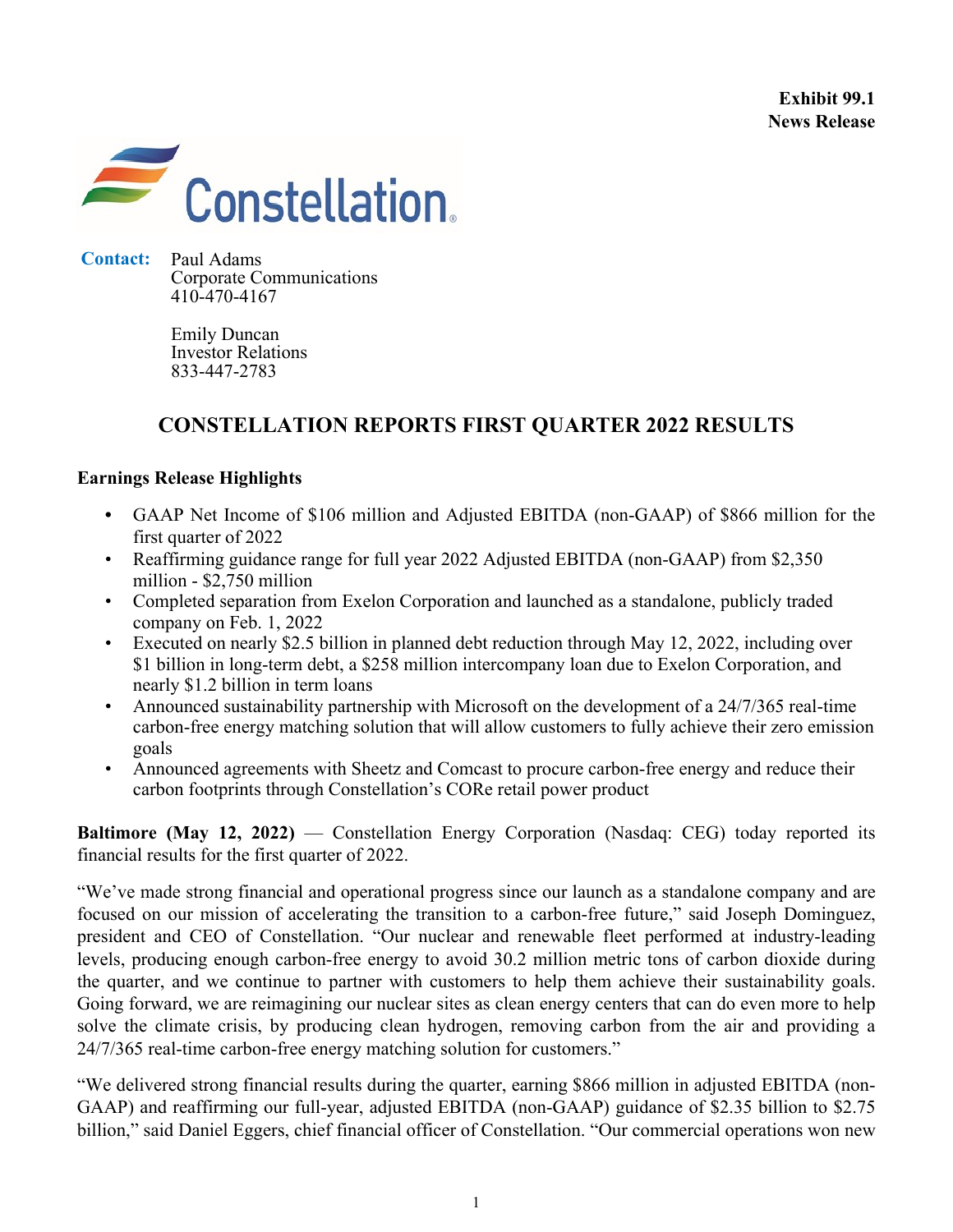business and captured value as energy prices increased. Year-to-date, we took steps to further strengthen our balance sheet with the accelerated repayment of nearly \$2.5 billion in debt. Looking ahead, we see favorable market conditions and continued opportunities to add value to our fleet and win new customers as we enhance our product offerings."

# **First Quarter 2022**

Our GAAP Net Income for the first quarter of 2022 increased to \$106 million from a (\$793) million GAAP Net Loss in the first quarter of 2021. Adjusted EBITDA (non-GAAP) for the first quarter of 2022 increased to \$866 million from (\$465) million in the first quarter of 2021. For the reconciliations of GAAP Net Income to Adjusted EBITDA (non-GAAP), refer to the tables beginning on page 3.

Adjusted EBITDA (non-GAAP) in the first quarter of 2022 primarily reflects:

**•** The absence of impacts from the February 2021 extreme cold weather event, favorable market and portfolio conditions and lower nuclear fuel costs; partially offset by decreased capacity revenues and unfavorable impacts of nuclear outages.

## **Recent Developments and First Quarter Highlights**

- **Separation from Exelon:** On Feb. 1, 2022, we completed our separation from Exelon Corporation and launched our company as a standalone, publicly traded company. On Feb 2, 2022, our stock began "regular way" trading on the Nasdaq Stock Market under the symbol "CEG." We are the nation's largest producer of carbon-free energy and leading supplier of sustainable solutions to millions of residential, public sector and business customers, including three fourths of Fortune 100 companies. Our generation fleet powers more than 20 million homes and businesses and is helping to accelerate the nation's transition to clean energy with more than 32,400 megawatts of capacity and annual output that is nearly 90 percent carbon-free.
- **Executed long-term agreements with Sheetz and Comcast supporting 350MW of renewables development through our Constellation Offsite Renewables (CORe) product:** On Feb. 16, 2022, and March 31, 2022, we announced agreements with Sheetz and Comcast, respectively, to purchase power and renewable energy certificates (RECs) to help avoid carbon emissions and meet their individual carbon goals. The CORe retail power product enables the development of, and increases businesses' access to, renewable energy projects by removing the significant complexity associated with traditional offsite power purchase agreements (PPAs). By combining the simplified contracting and aggregation process of CORe with the commitment and involvement from sustainability-minded companies, we are able to offer more customers the ability to demonstrate their support of large-scale, offsite renewable energy projects.
- **Sustainability Partnership with Microsoft featuring 24/7/365 Real-Time Carbon-Free Energy Matching Solution:** On March 7, 2022, we announced a five-year strategic collaboration with Microsoft focused on leading the nation's clean energy transition. One of our first initiatives is the development of a 24/7/365 real-time carbon-free energy matching solution that allows customers to fully achieve their zero emissions goals. For more than 150 years, the electric power industry has been focused on matching generation capacity with customer demand to ensure 24/7/365 reliability. We will soon be providing customers a better option, utilizing breakthrough technology to match a customer's power needs with local carbon-free energy sources, 24 hours a day, seven days a week, 365 days a year. By combining renewable and clean energy with exciting new technologies such as battery storage, fuel cells and hydrogen, we will provide customers with a real-time, data-driven carbon accounting solution that goes beyond the current practice of annualizing renewable energy certificates and credits. As we develop this 24/7/365 real-time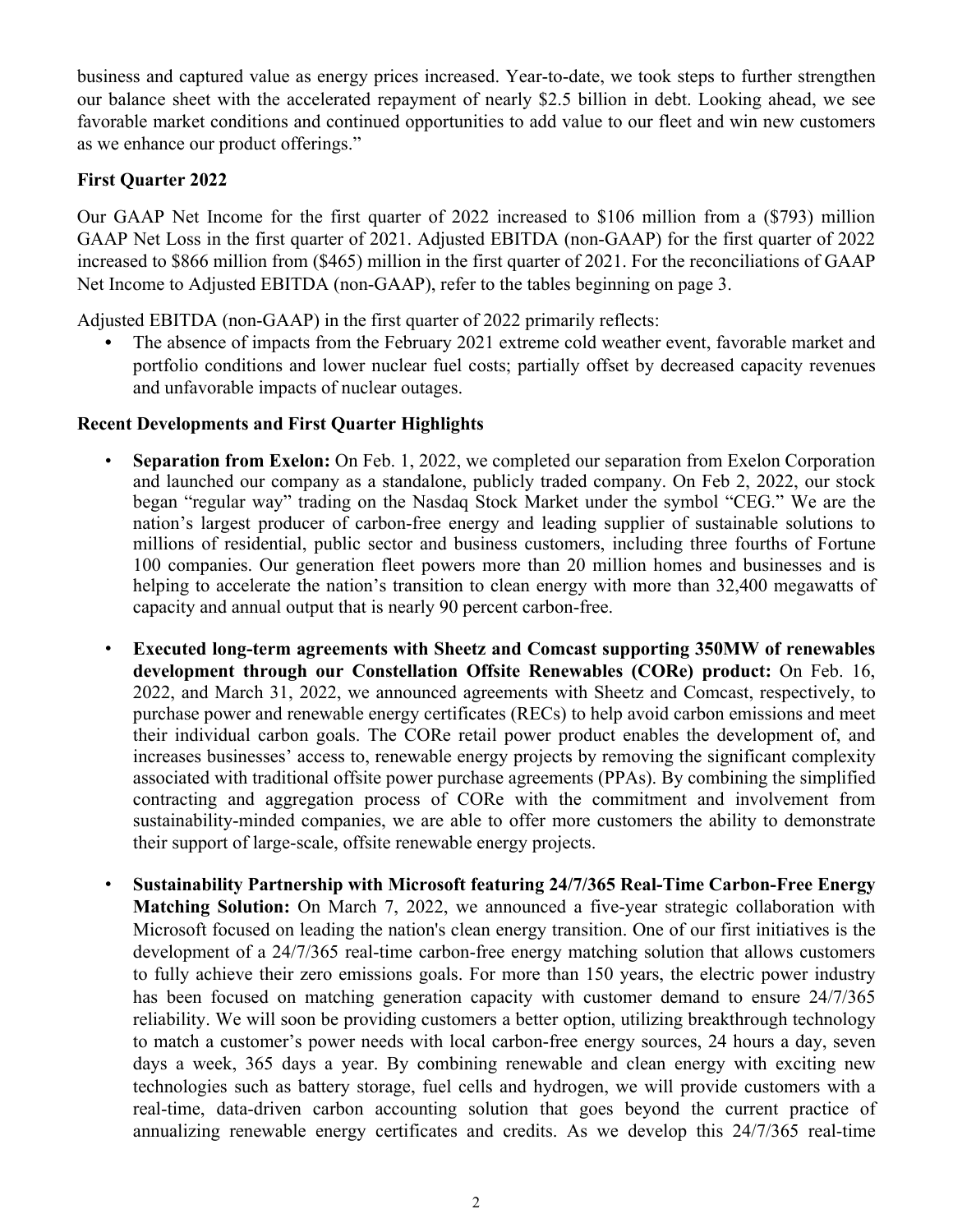carbon-free energy matching solution, we will be working with Microsoft to create software that gives customers a transparent and independently verified view of their sustainability progress.

- *•* **Nuclear Operations:** Our nuclear fleet, including our owned output from the Salem Generating Station, produced 42,951 gigawatt-hours (GWhs) in the first quarter of 2022, compared with 43,466 GWhs in the first quarter of 2021. Excluding Salem, our nuclear plants at ownership achieved a 93.0% capacity factor for the first quarter of 2022, compared with  $94.2\%$ <sup>1</sup> for the first quarter of 2021. The number of planned refueling outage days in the first quarter of 2022 totaled 76, compared with 84 in the first quarter of 2021. There were 10 non-refueling outage days in the first quarter of 2022 and 3 in the first quarter of 2021.
- *•* **Fossil and Renewables Operations:** The dispatch match rate for our gas and hydro fleet was 99.4% in the first quarter of 2022, compared with 68.5% in the first quarter of 2021. The lower performance in the first quarter of 2021 was attributed to unplanned outages at Texas sites during the February 2021 extreme cold-weather event. Energy capture for the wind and solar fleet was 96.1% in the first quarter of 2022, compared with 96.4% in the first quarter of 2021.

### **• Financing Activities:**

 $\mathcal{L}_\text{max}$ 

◦ In support of our commitment to maintain strong investment grade credit metrics, we executed on nearly \$2.5 billion in planned debt reduction through May 12, 2022, including over \$1 billion in long-term debt, a \$258 million intercompany loan due to Exelon Corporation and nearly \$1.2 billion in term loans.

### **GAAP/Adjusted EBITDA (non-GAAP) Reconciliation**

Adjusted EBITDA (non-GAAP) for the first quarter of 2022 does not include the following items that were included in reported GAAP Net Income:

| (in millions)                                               |           |
|-------------------------------------------------------------|-----------|
| Q1 2022 GAAP Net Income Attributable to Common Shareholders | \$<br>106 |
| Income Taxes                                                | (53)      |
| Depreciation and Amortization                               | 280       |
| Interest Expense, Net                                       | 56        |
| Unrealized Loss on Fair Value Adjustments                   | 118       |
| Decommissioning-Related Activities                          | 354       |
| Pension & OPEB Non-Service Costs                            | (25)      |
| <b>Separation Costs</b>                                     | 37        |
| <b>ERP System Implementation Costs</b>                      |           |
| Noncontrolling Interests                                    | (12)      |
| Q1 2022 Adjusted EBITDA (non-GAAP)                          | 866       |

<sup>&</sup>lt;sup>1</sup>Prior year capacity factor was previously reported as 95.3%. The update reflects a change to the ratio from using the full average annual mean capacity to the net monthly mean capacity when calculating capacity factor. There is no change to actual output and the full year capacity factor would be the same under both methodologies.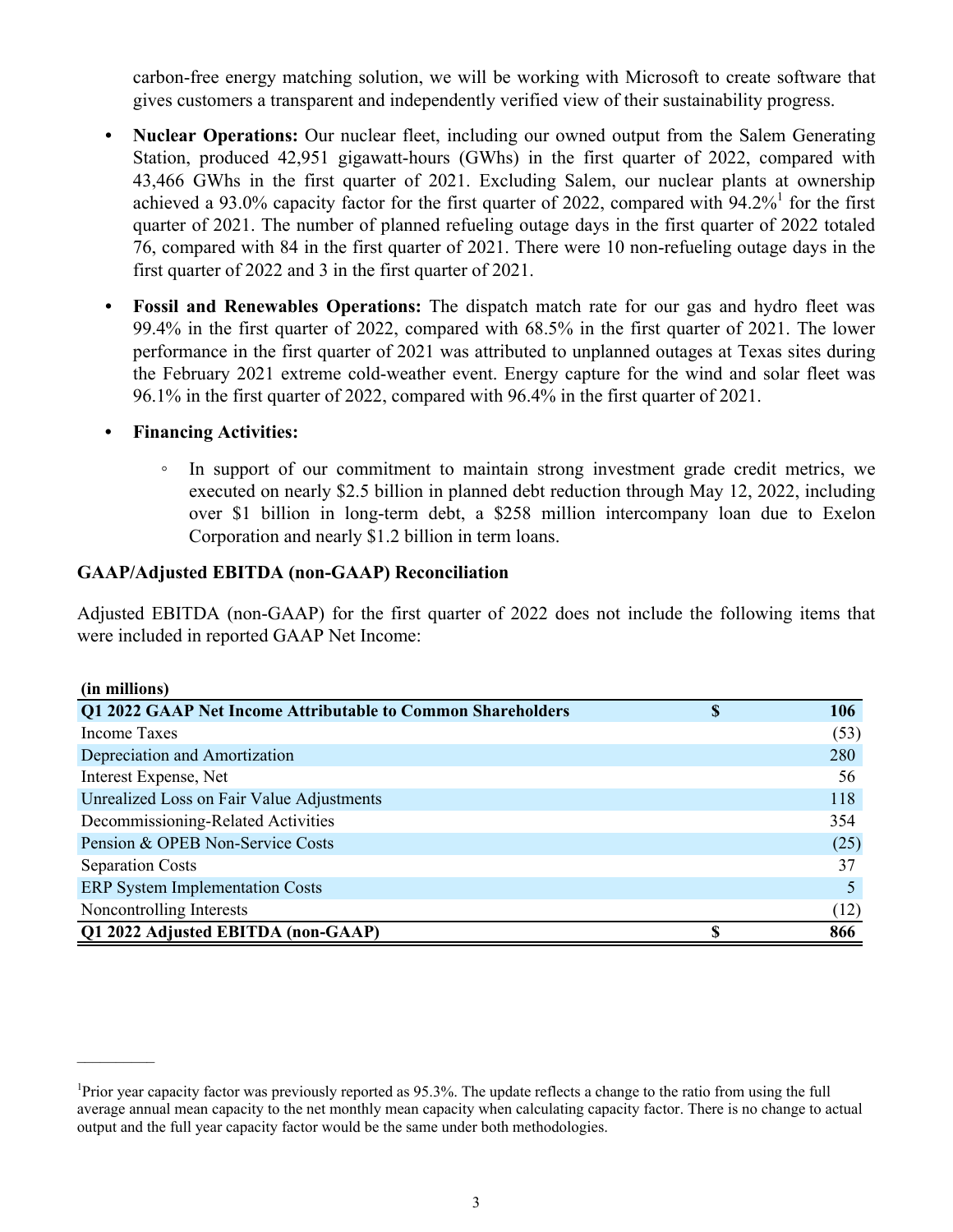Adjusted EBITDA (non-GAAP) for the first quarter of 2021 does not include the following items that were included in reported GAAP Net Loss:

| (in millions)                                             |    |                |
|-----------------------------------------------------------|----|----------------|
| Q1 2021 GAAP Net Loss Attributable to Common Shareholders | S  | (793)          |
| <b>Income Taxes</b>                                       |    | (179)          |
| Depreciation and Amortization                             |    | 940            |
| Interest Expense, Net                                     |    | 72             |
| Unrealized Gain on Fair Value Adjustments                 |    | (131)          |
| <b>Plant Retirements and Divestitures</b>                 |    | (3)            |
| Decommissioning-Related Activities                        |    | (372)          |
| Pension & OPEB Non-Service Costs                          |    | (10)           |
| <b>Separation Costs</b>                                   |    | 3              |
| <b>COVID-19 Direct Costs</b>                              |    | 12             |
| <b>Acquisition Related Costs</b>                          |    | 8              |
| <b>ERP</b> System Implementation Costs                    |    | 2              |
| Change in Environmental Liabilities                       |    | $\overline{3}$ |
| Cost Management Program                                   |    | 2              |
| Noncontrolling Interests                                  |    | (19)           |
| Q1 2021 Adjusted EBITDA (non-GAAP)                        | \$ | (465)          |

### **Webcast Information**

We will discuss first quarter 2022 earnings in a conference call scheduled for today at 10 a.m. Eastern Time (9 a.m. Central Time). The webcast and associated materials can be accessed at https:// investors.constellationenergy.com.

### **About Constellation**

Constellation Energy Corporation (Nasdaq: CEG) is the nation's largest producer of clean, carbon-free energy and a leading supplier of energy products and services to millions of homes, institutional customers, the public sector, community aggregations and businesses, including three fourths of Fortune 100 companies. A Fortune 200 company headquartered in Baltimore, our fleet of nuclear, hydro, wind and solar generation facilities powers more than 20 million homes and businesses, providing 10 percent of all carbon-free energy on the grid in the U.S. Our fleet is helping to accelerate the nation's transition to clean energy with more than 32,400 megawatts of capacity and annual output that is nearly 90 percent carbonfree. We have set a goal to achieve 100 percent carbon-free power generation by 2040 by leveraging innovative technology and enhancing our diverse mix of hydro, wind and solar resources paired with the nation's largest nuclear fleet. Follow Constellation on Twitter @ConstellationEG.

### **Non-GAAP Financial Measures**

In analyzing and planning for our business, we supplement our use of net income as determined under generally accepted accounting principles in the United States (GAAP), with Adjusted EBITDA (non-GAAP) as a performance measure. Adjusted EBITDA (non-GAAP) reflects an additional way of viewing our business that, when viewed with our GAAP results and the accompanying reconciliation to GAAP net income included above, may provide a more complete understanding of factors and trends affecting our business. Adjusted EBITDA (non-GAAP) should not be relied upon to the exclusion of GAAP financial measures and is, by definition, an incomplete understanding of our business, and must be considered in conjunction with GAAP measures. In addition, Adjusted EBITDA (non-GAAP) is neither a standardized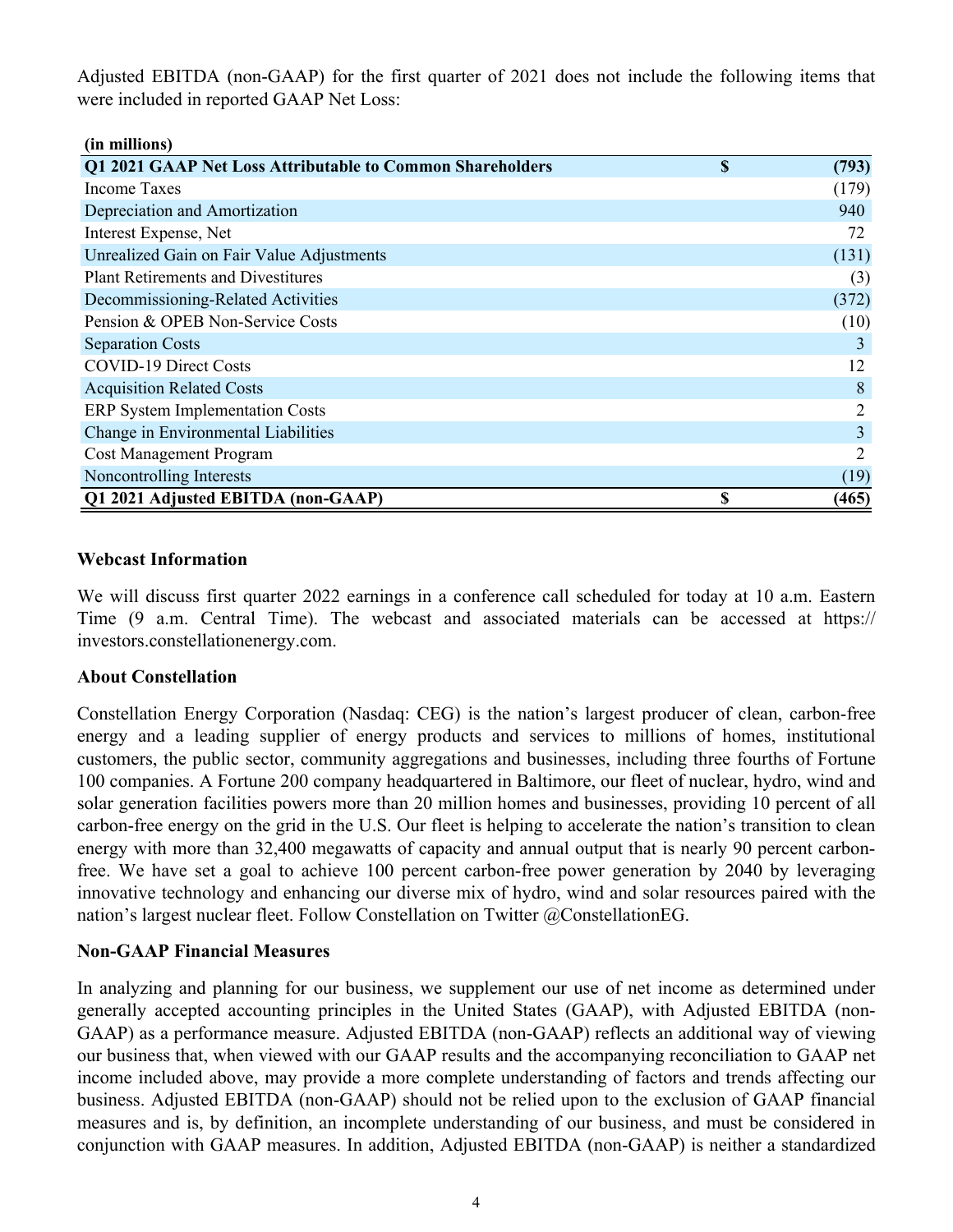financial measure, nor a presentation defined under GAAP and may not be comparable to other companies' presentations or deemed more useful than the GAAP information provided elsewhere in this press release and earnings release attachments. We have provided the non-GAAP financial measure as supplemental information and in addition to the financial measures that are calculated and presented in accordance with GAAP. Adjusted EBITDA (non-GAAP) should not be deemed more useful than, a substitute for, or an alternative to the most comparable GAAP Net Income measure provided in this earnings release and attachments. This press release and earnings release attachments provide reconciliations of Adjusted EBITDA (non-GAAP) to the most directly comparable financial measures calculated and presented in accordance with GAAP, are posted on our website: www.ConstellationEnergy.com, and have been furnished to the Securities and Exchange Commission on Form 8-K on May 12, 2022.

### **Cautionary Statements Regarding Forward-Looking Information**

This press release contains certain forward-looking statements within the meaning of the Private Securities Litigation Reform Act of 1995 that are subject to risks and uncertainties. Words such as "could," "may," "expects," "anticipates," "will," "targets," "goals," "projects," "intends," "plans," "believes," "seeks," "estimates," "predicts," and variations on such words, and similar expressions that reflect our current views with respect to future events and operational, economic, and financial performance, are intended to identify such forward-looking statements.

The factors that could cause actual results to differ materially from the forward-looking statements made by Constellation Energy Corporation and Constellation Energy Generation, LLC, (Registrants) include those factors discussed herein, as well as the items discussed in (1) the Registrants' 2021 Annual Report on Form 10-K in (a) Part I, ITEM 1A. Risk Factors, (b) Part II, ITEM 7. Management's Discussion and Analysis of Financial Condition and Results of Operations, and (c) Part II, ITEM 8. Financial Statements and Supplementary Data: Note 19, Commitments and Contingencies; (2) the Registrants' First Quarter 2022 Quarterly Report on Form 10-Q (to be filed on May 12, 2022) in (a) Part II, ITEM 1A. Risk Factors, (b) Part I, ITEM 2. Management's Discussion and Analysis of Financial Condition and Results of Operations, and (c) Part I, ITEM 1. Financial Statements: Note 14, Commitments and Contingencies; and (3) other factors discussed in filings with the SEC by the Registrants.

Investors are cautioned not to place undue reliance on these forward-looking statements, whether written or oral, which apply only as of the date of this press release. Neither of the Registrants undertakes any obligation to publicly release any revision to its forward-looking statements to reflect events or circumstances after the date of this press release.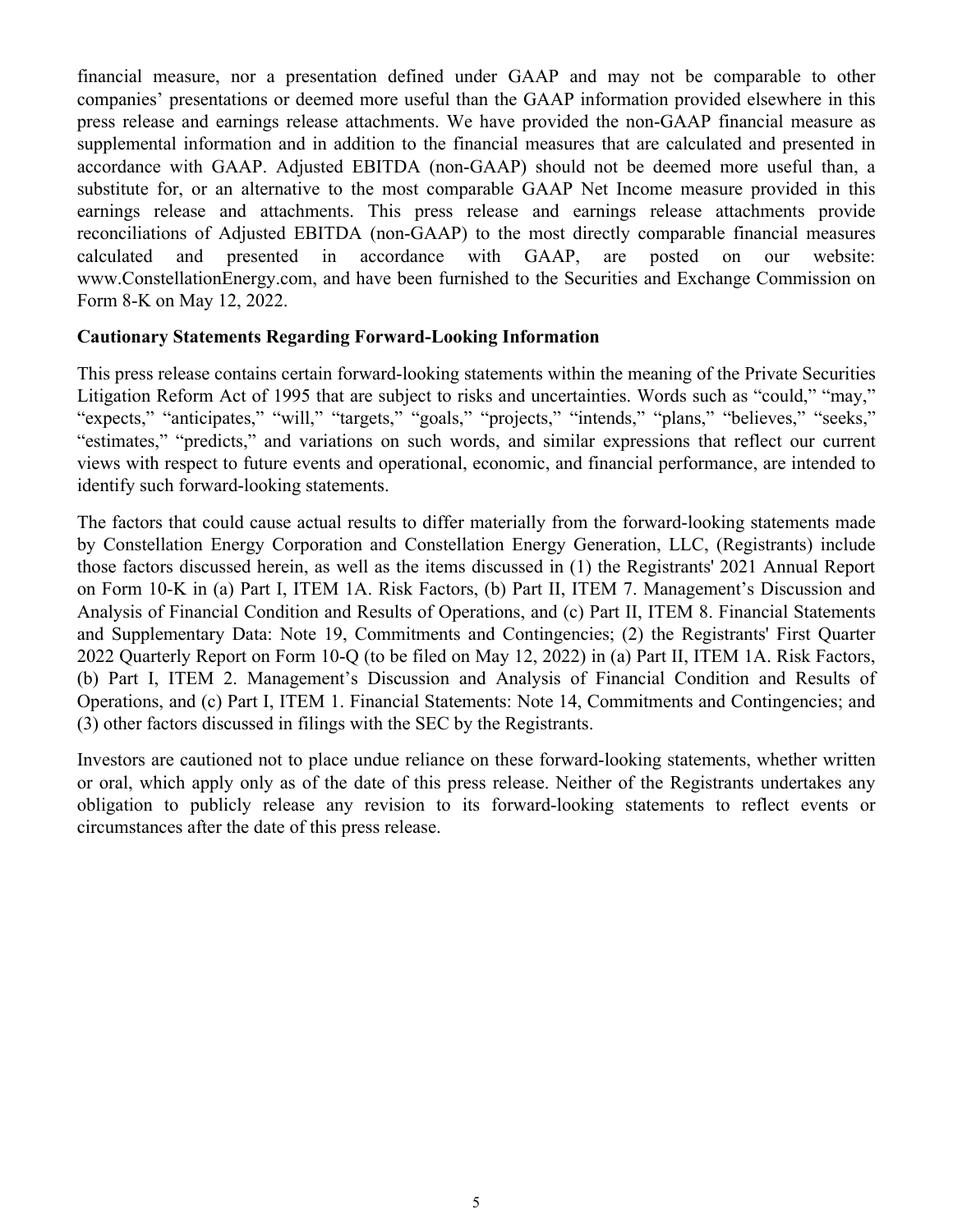#### **Earnings Release Attachments Table of Contents**

<span id="page-5-0"></span>

| <b>Consolidated Statement of Operations</b>                                                       |  |
|---------------------------------------------------------------------------------------------------|--|
| <b>Consolidated Balance Sheets</b>                                                                |  |
|                                                                                                   |  |
| Reconciliation of GAAP Net Income to Adjusted EBITDA (non-GAAP) and Analysis of Earnings          |  |
| GAAP Consolidated Statements of Operations and Adjusted EBITDA (non-GAAP) Reconciling Adjustments |  |
| <b>Statistics</b>                                                                                 |  |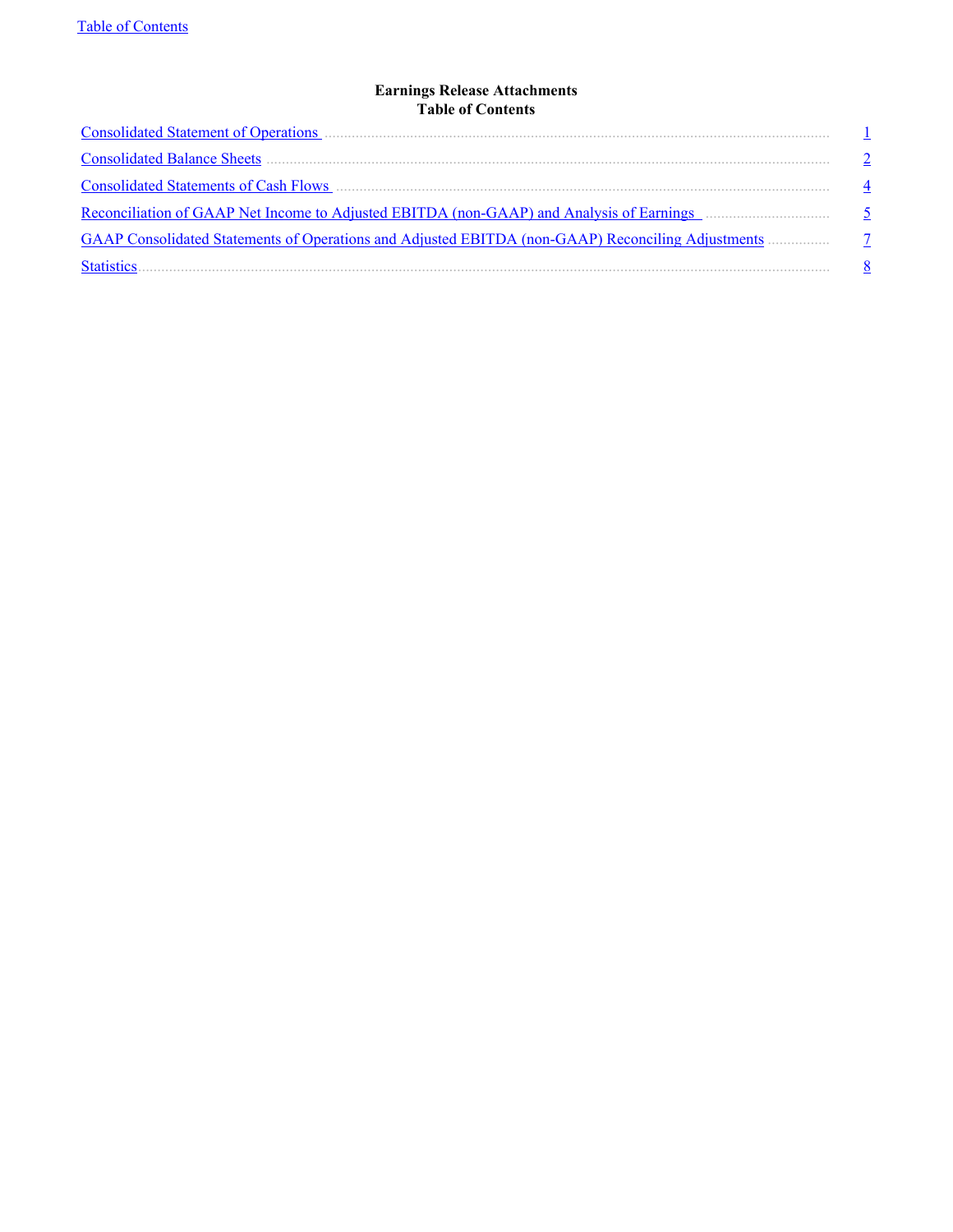#### **Constellation Energy Corporation and Subsidiary Companies Consolidated Statements of Operations** (unaudited) (in millions)

<span id="page-6-0"></span>

|                                                                |              | <b>Constellation Energy</b><br>Corporation |
|----------------------------------------------------------------|--------------|--------------------------------------------|
| <b>Three Months Ended March 31, 2022</b>                       |              |                                            |
| <b>Operating revenues</b>                                      | \$           | 5,591                                      |
| <b>Operating expenses</b>                                      |              |                                            |
| Purchased power and fuel                                       |              | 3,550                                      |
| Operating and maintenance                                      |              | 1,205                                      |
| Depreciation and amortization                                  |              | 280                                        |
| Taxes other than income taxes                                  |              | 137                                        |
| <b>Total operating expenses</b>                                |              | 5,172                                      |
| Gain on sales of assets and businesses                         |              | 16                                         |
| <b>Operating income</b>                                        |              | 435                                        |
| Other income and (deductions)                                  |              |                                            |
| Interest expense, net                                          |              | (56)                                       |
| Other, net                                                     |              | (318)                                      |
| Total other income and (deductions)                            |              | (374)                                      |
| Income before income taxes                                     |              | 61                                         |
| <b>Income taxes</b>                                            |              | (53)                                       |
| <b>Equity in losses of unconsolidated affiliates</b>           |              | (3)                                        |
| Net income                                                     |              | 111                                        |
| Net income attributable to noncontrolling interests            |              | 5                                          |
| Net income attributable to common shareholders                 | \$           | 106                                        |
| Three Months Ended March 31, 2021<br><b>Operating revenues</b> | $\mathbf S$  | 5,559                                      |
| <b>Operating expenses</b>                                      |              |                                            |
| Purchased power and fuel                                       |              | 4,610                                      |
| Operating and maintenance                                      |              | 1,001                                      |
| Depreciation and amortization                                  |              | 940                                        |
| Taxes other than income taxes                                  |              | 121                                        |
| <b>Total operating expenses</b>                                |              | 6,672                                      |
| Gain on sales of assets and businesses                         |              | 71                                         |
| <b>Operating loss</b>                                          |              | (1,042)                                    |
| Other income and (deductions)                                  |              |                                            |
| Interest expense, net                                          |              | (72)                                       |
| Other, net                                                     |              | 167                                        |
| Total other income and (deductions)                            |              | 95                                         |
| Loss before income taxes                                       |              | (947)                                      |
| <b>Income taxes</b>                                            |              | (179)                                      |
| Equity in losses of unconsolidated affiliates                  |              | (1)                                        |
| <b>Net loss</b>                                                |              | (769)                                      |
| Net income attributable to noncontrolling interests            |              | 24                                         |
| Net loss attributable to common shareholders                   | $\mathbb{S}$ | (793)                                      |
|                                                                |              |                                            |
| Change in Net income from 2021 to 2022                         | \$           | 899                                        |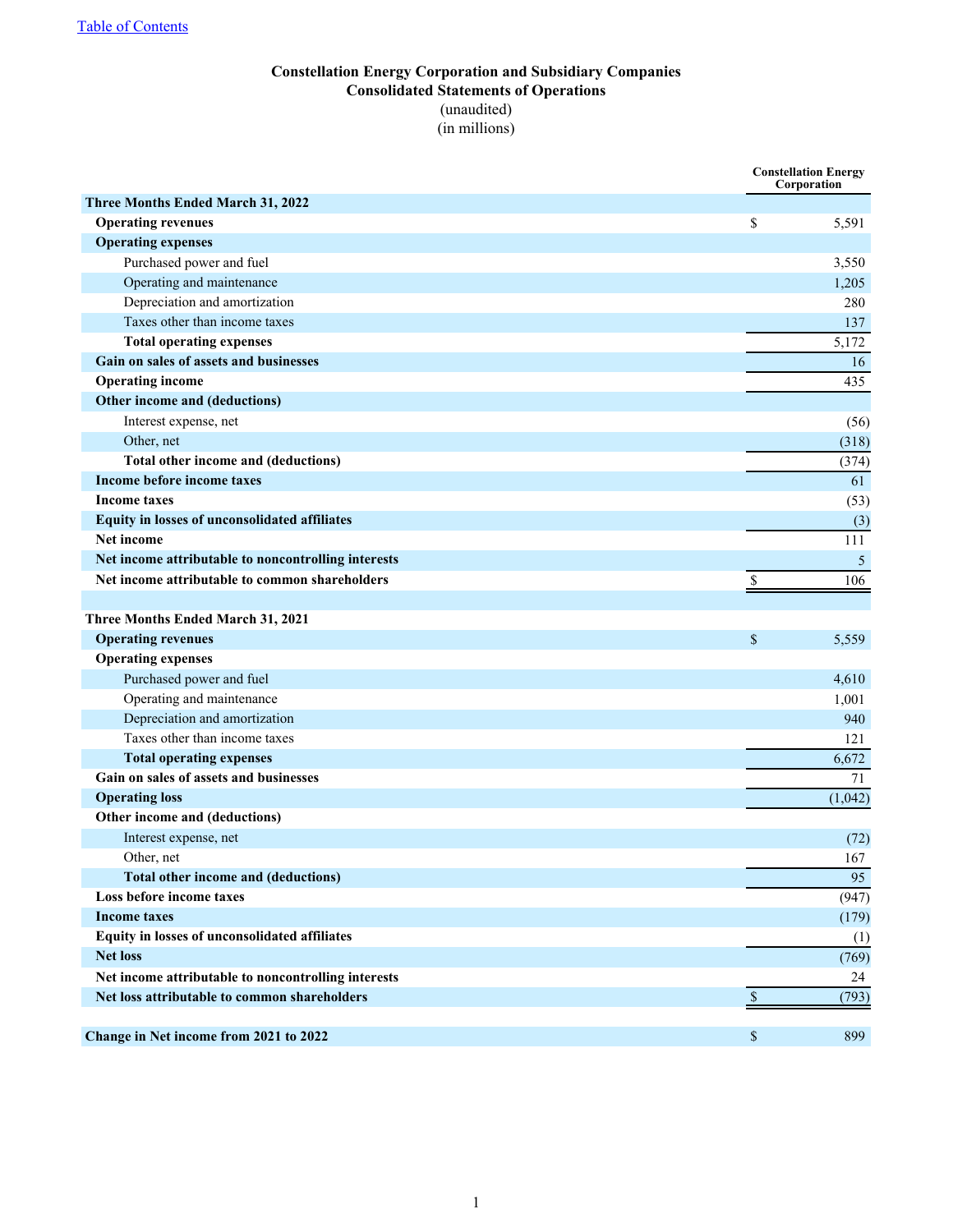#### **Constellation Energy Corporation and Subsidiary Companies Consolidated Balance Sheets** (unaudited) (in millions)

<span id="page-7-0"></span>

|                                                                                                                                                |             | March 31, 2022 |      | December 31, 2021 |
|------------------------------------------------------------------------------------------------------------------------------------------------|-------------|----------------|------|-------------------|
| <b>Assets</b>                                                                                                                                  |             |                |      |                   |
| <b>Current assets</b>                                                                                                                          |             |                |      |                   |
| Cash and cash equivalents                                                                                                                      | $\mathbf S$ | 1,605          | - \$ | 504               |
| Restricted cash and cash equivalents                                                                                                           |             | 91             |      | 72                |
| Accounts receivable                                                                                                                            |             |                |      |                   |
| Customer accounts receivable (net of allowance for credit losses of \$50 and \$55 as of<br>March 31, 2022 and December 31, 2021, respectively) |             | 1,936          |      | 1,669             |
| Other accounts receivable (net of allowance for credit losses of \$5 as of March 31, 2022 and<br>December 31, 2021)                            |             | 334            |      | 592               |
| Mark-to-market derivative assets                                                                                                               |             | 1,775          |      | 2,169             |
| Receivables from affiliates                                                                                                                    |             |                |      | 160               |
| Inventories, net                                                                                                                               |             |                |      |                   |
| Natural gas, oil and emission allowances                                                                                                       |             | 212            |      | 284               |
| Materials and supplies                                                                                                                         |             | 999            |      | 1,004             |
| Renewable energy credits                                                                                                                       |             | 577            |      | 520               |
| Other                                                                                                                                          |             | 1,238          |      | 1.007             |
| <b>Total current assets</b>                                                                                                                    |             | 8.767          |      | 7,981             |
| Property, plant, and equipment, net                                                                                                            |             | 19,837         |      | 19,612            |
| Deferred debits and other assets                                                                                                               |             |                |      |                   |
| Nuclear decommissioning trust funds                                                                                                            |             | 15,272         |      | 15,938            |
| Investments                                                                                                                                    |             | 217            |      | 174               |
| Mark-to-market derivative assets                                                                                                               |             | 565            |      | 949               |
| Prepaid pension asset                                                                                                                          |             |                |      | 1,683             |
| Deferred income taxes                                                                                                                          |             | 36             |      | 32                |
| Other                                                                                                                                          |             | 2,152          |      | 1,717             |
| Total deferred debits and other assets                                                                                                         |             | 18,242         |      | 20,493            |
| <b>Total assets</b>                                                                                                                            | \$          | 46,846         | \$   | 48,086            |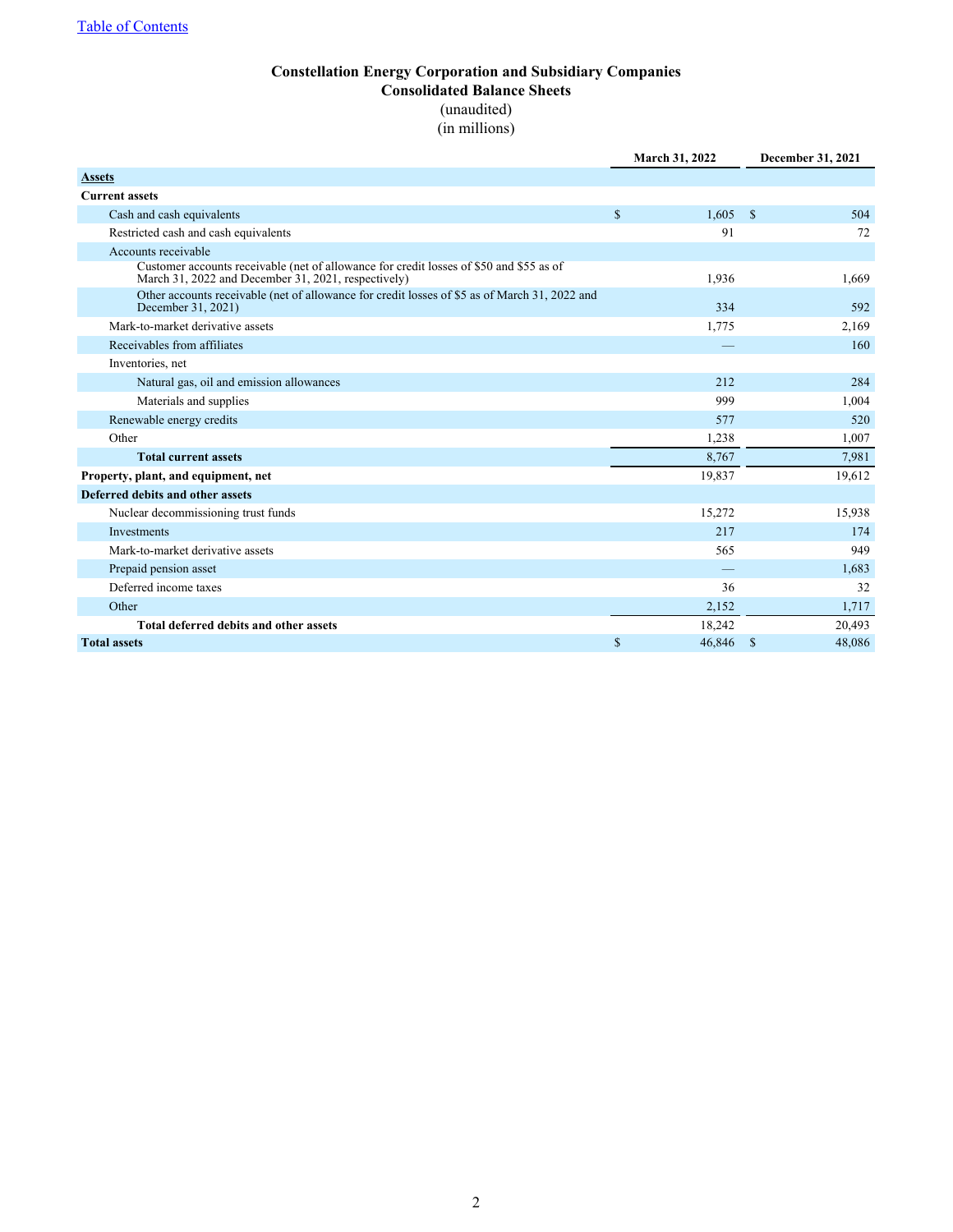#### [Table of Contents](#page-5-0)

|                                                              |             | March 31, 2022 |               | <b>December 31, 2021</b> |  |
|--------------------------------------------------------------|-------------|----------------|---------------|--------------------------|--|
| Liabilities and shareholders' equity                         |             |                |               |                          |  |
| <b>Current liabilities</b>                                   |             |                |               |                          |  |
| Short-term borrowings                                        | \$          | 1,080          | \$            | 2,082                    |  |
| Long-term debt due within one year                           |             | 191            |               | 1,220                    |  |
| Accounts payable                                             |             | 1,847          |               | 1,757                    |  |
| Accrued expenses                                             |             | 803            |               | 737                      |  |
| Payables to affiliates                                       |             |                |               | 131                      |  |
| Mark-to-market derivative liabilities                        |             | 1,469          |               | 981                      |  |
| Renewable energy credit obligation                           |             | 727            |               | 777                      |  |
| Other                                                        |             | 317            |               | 311                      |  |
| <b>Total current liabilities</b>                             |             | 6,434          |               | 7,996                    |  |
| Long-term debt                                               |             | 4,548          |               | 4,575                    |  |
| Long-term debt to affiliates                                 |             |                |               | 319                      |  |
| Deferred credits and other liabilities                       |             |                |               |                          |  |
| Deferred income taxes and unamortized investment tax credits |             | 3,247          |               | 3,703                    |  |
| Asset retirement obligations                                 |             | 13,276         |               | 12,819                   |  |
| Pension obligations                                          |             | 722            |               |                          |  |
| Non-pension postretirement benefit obligations               |             | 862            |               | 847                      |  |
| Spent nuclear fuel obligation                                |             | 1,210          |               | 1,210                    |  |
| Payables to affiliates                                       |             |                |               | 3,357                    |  |
| Payable related to Regulatory Agreement Units                |             | 2,969          |               |                          |  |
| Mark-to-market derivative liabilities                        |             | 773            |               | 513                      |  |
| Other                                                        |             | 1,300          |               | 1,133                    |  |
| Total deferred credits and other liabilities                 |             | 24,359         |               | 23,582                   |  |
| <b>Total liabilities</b>                                     |             | 35,341         |               | 36,472                   |  |
| <b>Commitments and contingencies</b>                         |             |                |               |                          |  |
| Shareholders' equity                                         |             |                |               |                          |  |
| Predecessor Member's Equity                                  |             |                |               | 11,250                   |  |
| Common stock                                                 |             | 13,212         |               |                          |  |
| Retained deficit                                             |             | (91)           |               |                          |  |
| Accumulated other comprehensive loss, net                    |             | (2,016)        |               | (31)                     |  |
| Total shareholders' equity                                   |             | 11,105         |               | 11,219                   |  |
| Noncontrolling interests                                     |             | 400            |               | 395                      |  |
| <b>Total equity</b>                                          |             | 11,505         |               | 11,614                   |  |
| Total liabilities and shareholders' equity                   | $\mathbf S$ | 46,846         | $\mathcal{S}$ | 48,086                   |  |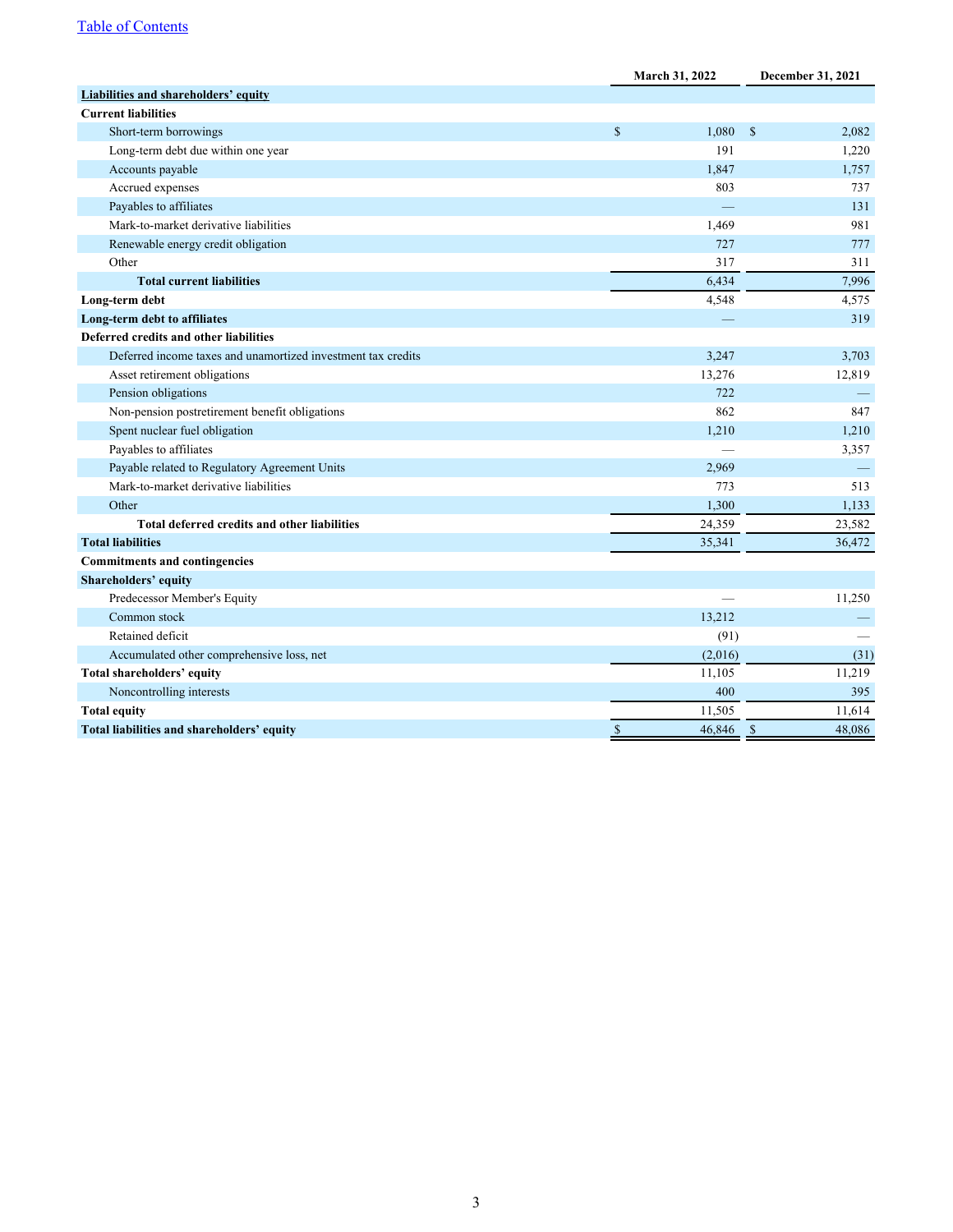#### **Constellation Energy Corporation and Subsidiary Companies Consolidated Statements of Cash Flows** (unaudited) (in millions)

<span id="page-9-0"></span>

|                                                                                                             | <b>Three Months Ended March 31,</b> |                          |                    |                          |
|-------------------------------------------------------------------------------------------------------------|-------------------------------------|--------------------------|--------------------|--------------------------|
|                                                                                                             |                                     | 2022                     |                    | 2021                     |
| Cash flows from operating activities                                                                        |                                     |                          |                    |                          |
| Net income (loss)                                                                                           | \$                                  | 111                      | \$                 | (769)                    |
| Adjustments to reconcile net income (loss) to net cash flows provided by (used in) operating<br>activities: |                                     |                          |                    |                          |
| Depreciation, amortization, and accretion, including nuclear fuel and energy contract<br>amortization       |                                     | 602                      |                    | 1,346                    |
| Asset impairments                                                                                           |                                     |                          |                    | 1                        |
| Gain on sales of assets and businesses                                                                      |                                     | (16)                     |                    | (71)                     |
| Deferred income taxes and amortization of investment tax credits                                            |                                     | (307)                    |                    | (123)                    |
| Net fair value changes related to derivatives                                                               |                                     | 75                       |                    | (178)                    |
| Net realized and unrealized losses (gains) on NDT funds                                                     |                                     | 271                      |                    | (118)                    |
| Net unrealized losses on equity investments                                                                 |                                     | 20                       |                    | 23                       |
| Other non-cash operating activities                                                                         |                                     | 256                      |                    | (202)                    |
| Changes in assets and liabilities:                                                                          |                                     |                          |                    |                          |
| Accounts receivable                                                                                         |                                     | (78)                     |                    | (453)                    |
| Receivables from and payables to affiliates, net                                                            |                                     | 20                       |                    | 59                       |
| Inventories                                                                                                 |                                     | 82                       |                    | 50                       |
| Accounts payable and accrued expenses                                                                       |                                     | 36                       |                    | 208                      |
| Option premiums (paid) received, net                                                                        |                                     | (31)                     |                    | 16                       |
| Collateral received, net                                                                                    |                                     | 1,169                    |                    | 270                      |
| Income taxes                                                                                                |                                     | 254                      |                    | (55)                     |
| Pension and non-pension postretirement benefit contributions                                                |                                     | (204)                    |                    | (205)                    |
| Other assets and liabilities                                                                                |                                     | (909)                    |                    | (1, 411)                 |
| Net cash flows provided by (used in) operating activities                                                   |                                     | 1,351                    |                    | (1,612)                  |
| Cash flows from investing activities                                                                        |                                     |                          |                    |                          |
| Capital expenditures                                                                                        |                                     | (410)                    |                    | (382)                    |
| Proceeds from NDT fund sales                                                                                |                                     | 1,130                    |                    | 2,908                    |
| Investment in NDT funds                                                                                     |                                     | (1,193)                  |                    | (2,939)                  |
| Collection of DPP                                                                                           |                                     | 853                      |                    | 1,574                    |
| Proceeds from sales of assets and businesses                                                                |                                     | 28                       |                    | 680                      |
| Other investing activities                                                                                  |                                     | (4)                      |                    | (2)                      |
| Net cash flows provided by investing activities                                                             |                                     | 404                      |                    | 1,839                    |
| Cash flows from financing activities                                                                        |                                     |                          |                    |                          |
| Change in short-term borrowings                                                                             |                                     | (702)                    |                    | 997                      |
| Repayments of short-term borrowings with maturities greater than 90 days                                    |                                     | (300)                    |                    |                          |
| Issuance of long-term debt                                                                                  |                                     | $\overline{c}$           |                    | 1                        |
| Retirement of long-term debt                                                                                |                                     | (1,058)                  |                    | (35)                     |
| Retirement of long-term debt to affiliate                                                                   |                                     | (258)                    |                    |                          |
| Changes in money pool with Exelon                                                                           |                                     | $\overline{\phantom{0}}$ |                    | (285)                    |
| Distributions to Exelon                                                                                     |                                     | $\overline{\phantom{0}}$ |                    | (458)                    |
| Contribution from Exelon                                                                                    |                                     | 1,750                    |                    | $\overline{\phantom{0}}$ |
| Dividends paid on common stock                                                                              |                                     | (46)                     |                    |                          |
| Other financing activities                                                                                  |                                     | (23)                     |                    | (12)                     |
| Net cash flows (used in) provided by financing activities                                                   |                                     | (635)                    |                    | 208                      |
| Increase in cash, restricted cash, and cash equivalents                                                     |                                     | 1,120                    |                    | 435                      |
| Cash, restricted cash, and cash equivalents at beginning of period                                          |                                     | 576                      |                    | 327                      |
| Cash, restricted cash, and cash equivalents at end of period                                                | $\mathbb{S}$                        | 1,696                    | $\mathbf{\hat{s}}$ | 762                      |
|                                                                                                             |                                     |                          |                    |                          |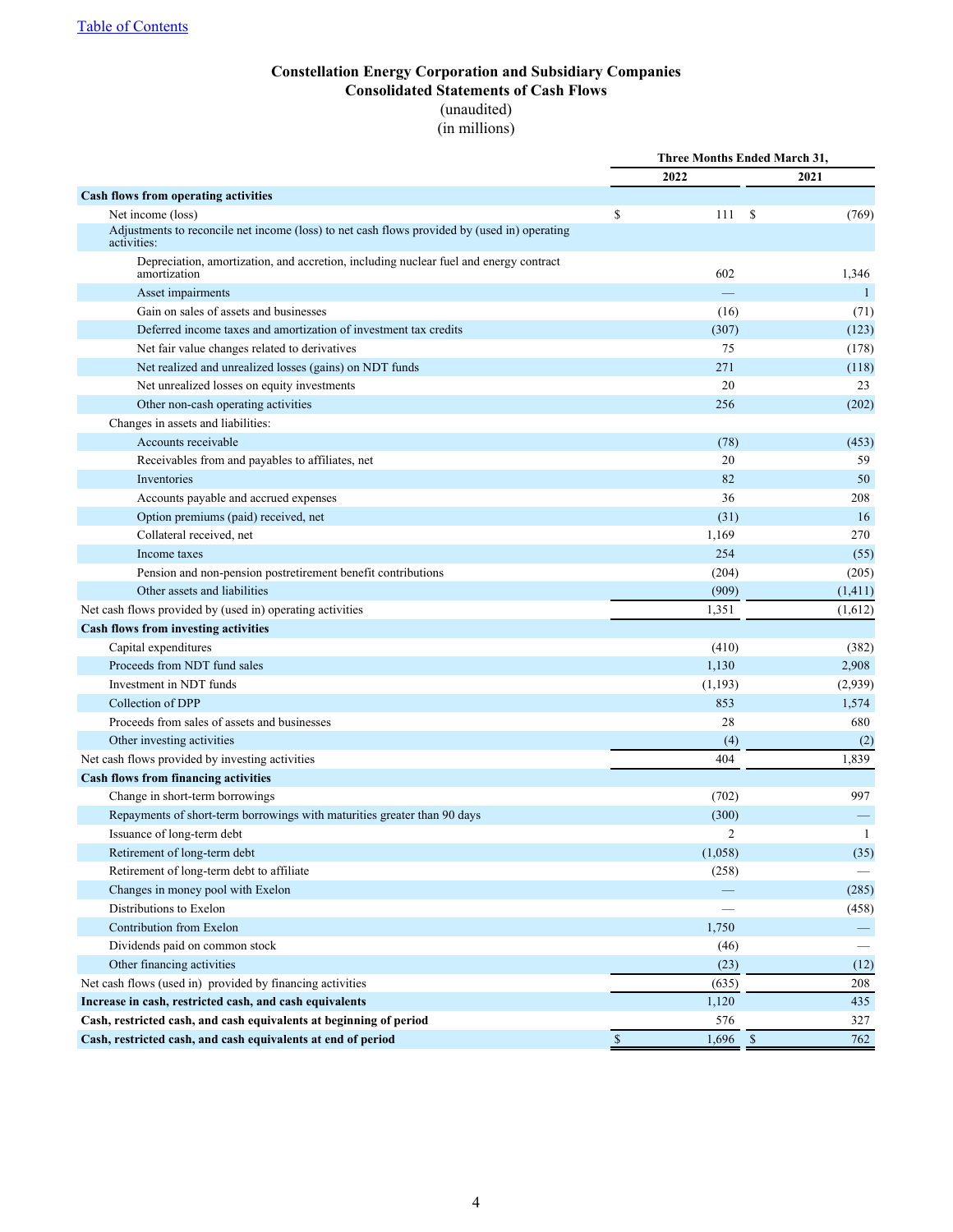<span id="page-10-0"></span>[Table of Contents](#page-5-0)

### **Constellation Energy Corporation**

**Reconciliation of GAAP Net Income to Adjusted EBITDA (non-GAAP) and Analysis of Earnings**

Three Months Ended March 31, 2022 and 2021

(unaudited) (in millions)

| <b>2021 GAAP Net Loss Attributable to Common Shareholders</b>     | $\mathbf S$               | (793)          |
|-------------------------------------------------------------------|---------------------------|----------------|
| <b>Income Taxes</b>                                               |                           | (179)          |
| Depreciation and Amortization (1)                                 |                           | 940            |
| Interest Expense, Net                                             |                           | 72             |
| Unrealized Gain on Fair Value Adjustments (2)                     |                           | (131)          |
| Plant Retirements and Divestitures (3)                            |                           | (3)            |
| Decommissioning-Related Activities (4)                            |                           | (372)          |
| Pension & OPEB Non-Service Costs                                  |                           | (10)           |
| Separation Costs (5)                                              |                           | $\overline{3}$ |
| COVID-19 Direct Costs (6)                                         |                           | 12             |
| <b>Acquisition Related Costs (7)</b>                              |                           | $\,8\,$        |
| ERP System Implementation Costs (8)                               |                           | 2              |
| Change in Environmental Liabilities                               |                           | $\mathfrak{Z}$ |
| Cost Management Program                                           |                           | 2              |
| Noncontrolling Interests (9)                                      |                           | (19)           |
| 2021 Adjusted EBITDA (non-GAAP)                                   |                           | (465)          |
| Year Over Year Effects on Adjusted EBITDA (non-GAAP):             |                           |                |
| February 2021 Extreme Weather Event                               |                           | 1,216          |
| Market and Portfolio Conditions (10)                              |                           | 175            |
| Nuclear Fuel Cost (11)                                            |                           | 40             |
| Labor, Contracting and Materials                                  |                           | (6)            |
| Nuclear Refueling Outages (12)                                    |                           | (43)           |
| Capacity Revenue (13)                                             |                           | (44)           |
| Other                                                             |                           | (33)           |
| Noncontrolling Interests (14)                                     |                           | 26             |
| <b>Total Year Over Year Effects on Adjusted EBITDA (non-GAAP)</b> |                           | 1,331          |
| 2022 GAAP Net Income Attributable to Common Shareholders          |                           | 106            |
| <b>Income Taxes</b>                                               |                           | (53)           |
| Depreciation and Amortization                                     |                           | 280            |
| Interest Expense, Net                                             |                           | 56             |
| Unrealized Loss on Fair Value Adjustments (2)                     |                           | 118            |
| Decommissioning-Related Activities (4)                            |                           | 354            |
| Pension & OPEB Non-Service Costs                                  |                           | (25)           |
| Separation Costs (5)                                              |                           | 37             |
| ERP System Implementation Costs (8)                               |                           | 5              |
| Noncontrolling Interests (9)                                      |                           | (12)           |
| 2022 Adjusted EBITDA (non-GAAP)                                   | $\boldsymbol{\mathsf{s}}$ | 866            |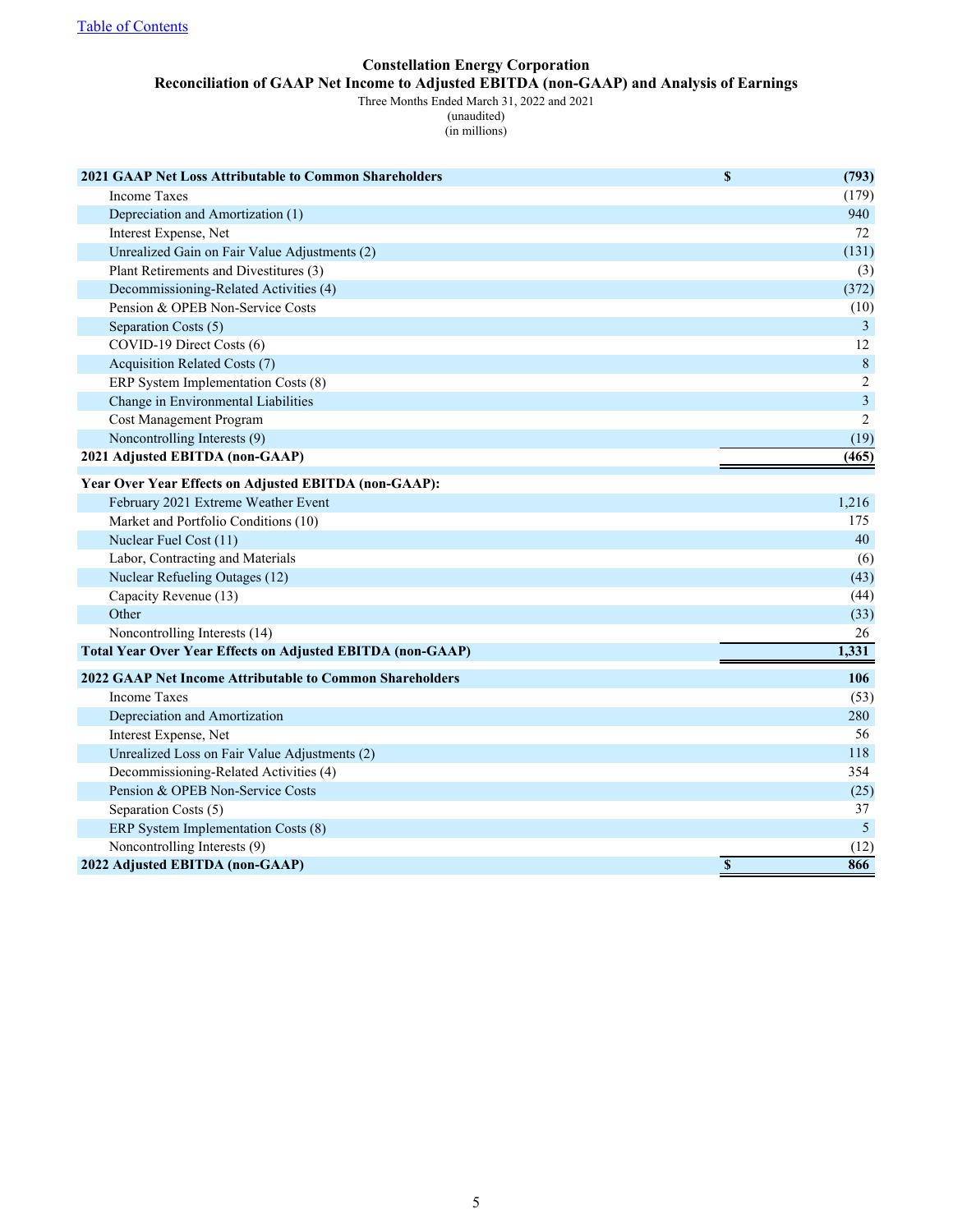- (1) Includes the accelerated depreciation associated with early plant retirements.
- (2) Includes mark-to-market on economic hedges and fair value adjustments related to gas imbalances and equity investments.
- (3) Primarily reflects a gain on sale of our solar business, partially offset by accelerated nuclear fuel amortization for Byron and Dresden.
- (4) Reflects all gains and losses associated with Nuclear Decommissioning Trusts (NDT), Asset Retirement Obligation (ARO) accretion, ARO remeasurement, and any earnings neutral impacts of contractual offset for Regulatory Agreement Units.
- (5) Represents costs related to the separation primarily comprised of system-related costs, third-party costs paid to advisors, consultants, lawyers, and other experts assisting in the separation, and employee-related severance costs.
- (6) Represents direct costs related to COVID-19 consisting primarily of costs to acquire personal protective equipment, costs for cleaning supplies and services, and costs to hire healthcare professionals to monitor the health of employees.
- (7) Reflects costs related to the acquisition of Electricite de France SA's (EDF's) interest in CENG, which was completed in the third quarter of 2021.
- (8) Reflects costs related to a multi-year Enterprise Resource Program (ERP) system implementation.
- (9) Represents elimination of the noncontrolling interests related to certain adjustments, primarily relating to Constellation Renewables Partners, LLC (CRP) in 2022 and CENG in 2021.
- (10) Primarily reflects higher realized energy prices.
- (11) Primarily reflects a decrease in fuel prices.
- (12) Reflects volume and operating and maintenance impact of nuclear refueling outages.
- (13) Reflects decreased capacity revenues in the Mid-Atlantic, Midwest, and Other Power Regions, partially offset by increased revenues in New York.
- (14) Reflects elimination of the noncontrolling interest from results of activity, primarily relating to CRP in 2022 and CENG and CRP in 2021. We acquired the noncontrolling interest in CENG on August 6, 2021.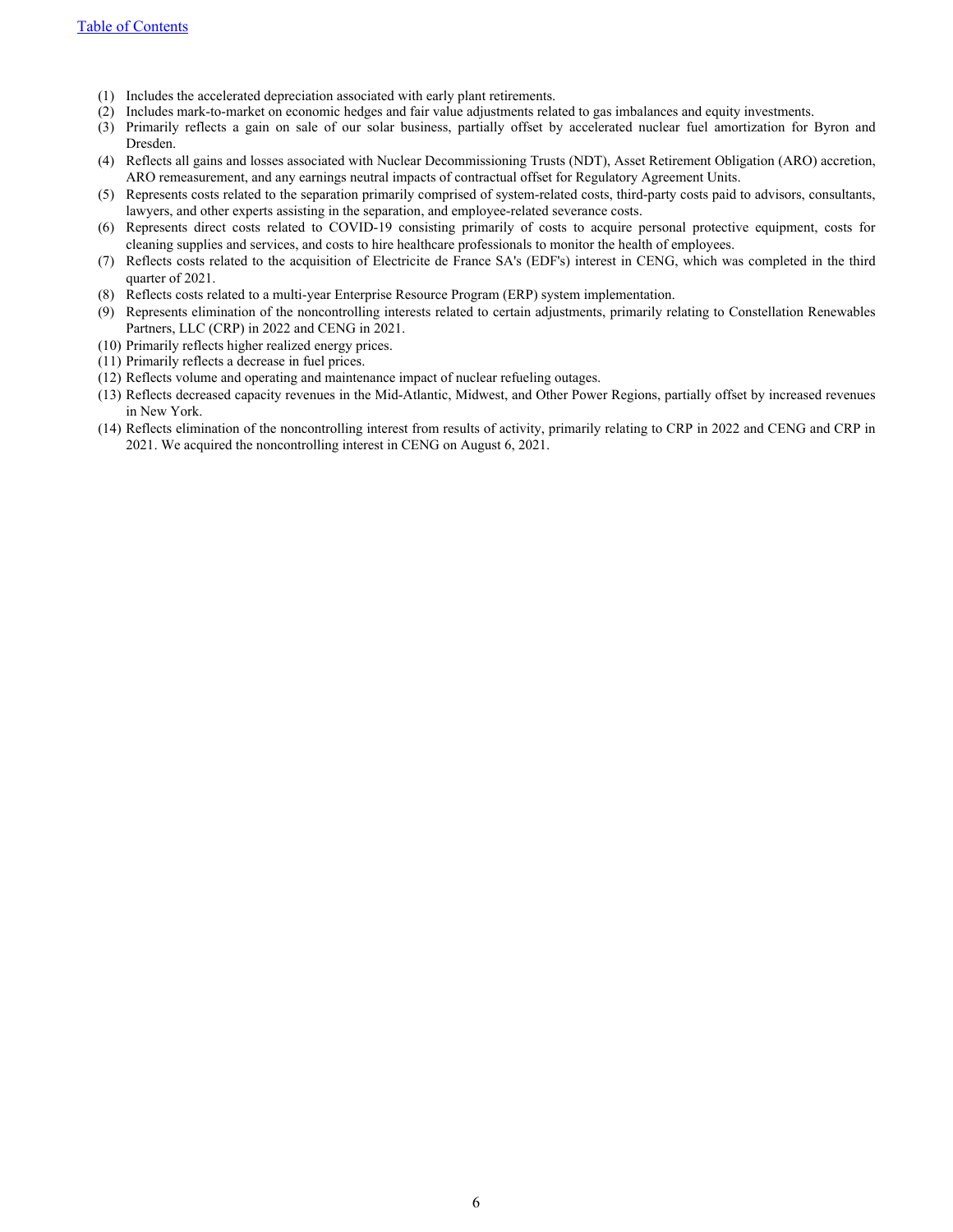#### **Constellation Energy Corporation GAAP Consolidated Statements of Operations and Adjusted EBITDA (non-GAAP) Reconciling Adjustments** (unaudited)

(in millions, except per share data)

<span id="page-12-0"></span>

|                                                          | <b>Three Months Ended March 31, 2022</b><br>Three Months Ended March 31, 2021 |            |                                       |                            |               |         |                                |       |                                             |
|----------------------------------------------------------|-------------------------------------------------------------------------------|------------|---------------------------------------|----------------------------|---------------|---------|--------------------------------|-------|---------------------------------------------|
|                                                          |                                                                               | GMAP(a)    | <b>Non-GAAP</b><br><b>Adjustments</b> |                            |               | GAAP(a) | Non-GAAP<br><b>Adjustments</b> |       |                                             |
| <b>Operating revenues</b>                                | $\mathbf S$                                                                   | 5,591      | $\mathbb{S}$<br>919                   | (b),(c)                    | $\mathbf S$   | 5,559   | $\mathbb{S}$                   | 83    | (b),(c)                                     |
| <b>Operating expenses</b>                                |                                                                               |            |                                       |                            |               |         |                                |       |                                             |
| Purchased power and fuel                                 |                                                                               | 3,550      | 803                                   | (b)                        |               | 4,610   |                                | 183   | (b),(d)                                     |
| Operating and maintenance                                |                                                                               | 1,205      | (52)                                  | (c), (d), (h), (i),<br>(i) |               | 1,001   |                                | 161   | (c),(d),(e),(f),<br>(g),(h),(i),(j),<br>(k) |
| Depreciation and amortization                            |                                                                               | 280        | (280)                                 | (1)                        |               | 940     |                                | (940) | (1)                                         |
| Taxes other than income taxes                            |                                                                               | 137        | (2)                                   | (i)                        |               | 121     |                                |       |                                             |
| <b>Total operating expenses</b>                          |                                                                               | 5,172      |                                       |                            |               | 6,672   |                                |       |                                             |
| Gain on sales of assets and businesses                   |                                                                               | 16         | (2)                                   | (d)                        |               | 71      |                                | (68)  | (d)                                         |
| <b>Operating income (loss)</b>                           |                                                                               | 435        |                                       |                            |               | (1,042) |                                |       |                                             |
| Other income and (deductions)                            |                                                                               |            |                                       |                            |               |         |                                |       |                                             |
| Interest expense, net                                    |                                                                               | (56)       | 56                                    | (m)                        |               | (72)    |                                | 72    | (m)                                         |
| Other, net                                               |                                                                               | (318)      | 321                                   | (b), (c), (i), (j)         |               | 167     |                                | (157) | (b),(c)                                     |
| Total other income and (deductions)                      |                                                                               | (374)      |                                       |                            |               | 95      |                                |       |                                             |
| Income (loss) before income taxes                        |                                                                               | 61         |                                       |                            |               | (947)   |                                |       |                                             |
| <b>Income taxes</b>                                      |                                                                               | (53)       | 53                                    | (n)                        |               | (179)   |                                | 179   | (n)                                         |
| Equity in losses of unconsolidated affiliates            |                                                                               | (3)        |                                       |                            |               | (1)     |                                |       |                                             |
| Net income (loss)                                        |                                                                               | 111        |                                       |                            |               | (769)   |                                |       |                                             |
| Net income attributable to noncontrolling interests      |                                                                               | 5          | 12                                    | (o)                        |               | 24      |                                | 19    | $\circ$                                     |
| Net income (loss) attributable to common shareholders \$ |                                                                               | 106        |                                       |                            | $\mathbb{S}$  | (793)   |                                |       |                                             |
| <b>Effective tax rate</b>                                |                                                                               | $(86.9)\%$ |                                       |                            |               | 18.9%   |                                |       |                                             |
| Earnings per average common share                        |                                                                               |            |                                       |                            |               |         |                                |       |                                             |
| Basic                                                    | S                                                                             | 0.32       |                                       |                            | S             |         |                                |       |                                             |
| Diluted                                                  | $\mathbb{S}$                                                                  | 0.32       |                                       |                            | <sup>\$</sup> |         |                                |       |                                             |
| Average common shares outstanding                        |                                                                               |            |                                       |                            |               |         |                                |       |                                             |
| <b>Basic</b>                                             |                                                                               | 327        |                                       |                            |               |         |                                |       |                                             |
| Diluted                                                  |                                                                               | 328        |                                       |                            |               |         |                                |       |                                             |

(a) Results reported in accordance with accounting principles generally accepted in the United States (GAAP).

(b) Adjustment for mark-to-market on economic hedges and fair value adjustments related to gas imbalances and equity investments.

(c) Adjustment for all gains and losses associated with NDTs, ARO accretion, ARO remeasurement, and any earnings neutral impacts of contractual offset for Regulatory Agreement Units.

(d) Adjustments related to plant retirements and divestitures.

(e) In 2021, adjustment primarily for reorganization and severance costs related to cost management programs.

(f) In 2021, adjustment for direct costs related to COVID-19 consisting primarily of costs to acquire personal protective equipment, costs for cleaning supplies and services, and costs to hire healthcare professionals to monitor the health of employees.

(g) In 2021, adjustment for costs related to the acquisition of Electricite de France SA's (EDF's) interest in CENG, which was completed in the third quarter of 2021.

(h) Adjustment for costs related to a multi-year Enterprise Resource Program (ERP) system implementation.

(i) Adjustment for costs related to the separation primarily comprised of system-related costs, third-party costs paid to advisors, consultants, lawyers, and other experts assisting in the separation, and employee-related severance costs.

(j) Adjustment for Pension and OPEB Non-Service costs. Historically, we were allocated our portion of pension and OPEB non-service costs from Exelon, which was included in Operating and maintenance expense. Effective February 1, 2022, the non-service cost components will not be included in Other, net.

(k) In 2021, adjustment for changes in environmental liabilities.<br>(l) Adjustment for depreciation and amortization expense.

Adjustment for depreciation and amortization expense.

(m) Adjustment for interest expense.

(n) Adjustment for income taxes.

(o) Adjustment for elimination of the noncontrolling interest related to certain adjustments, primarily relating to CRP in 2022 and CENG in 2021.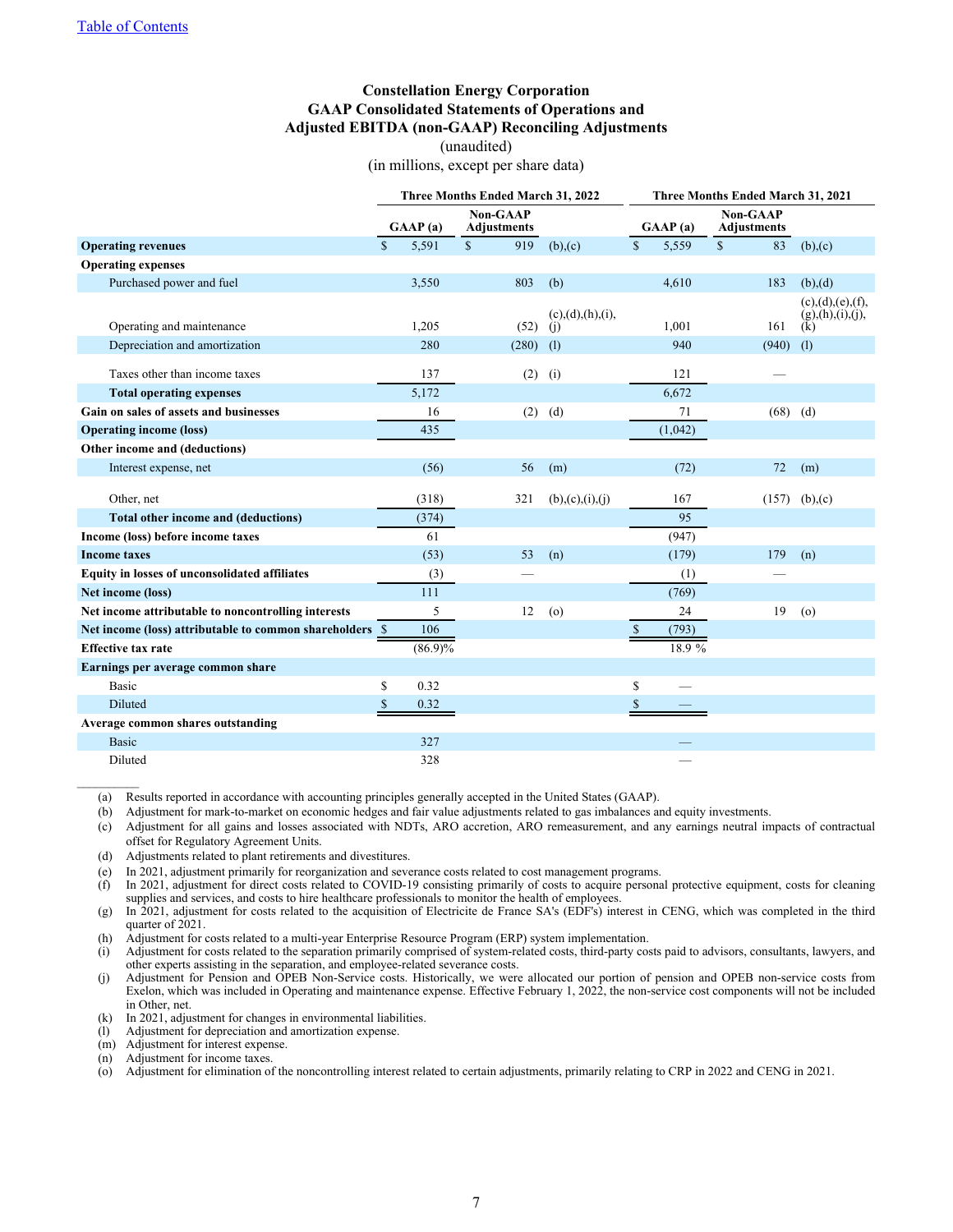<span id="page-13-0"></span>

| <b>Three Months Ended March 31,</b> |                                     |  |
|-------------------------------------|-------------------------------------|--|
| 2022                                | 2021                                |  |
|                                     |                                     |  |
|                                     |                                     |  |
| 13,123                              | 13,254                              |  |
| 23,462                              | 23,155                              |  |
| 6,366                               | 7,057                               |  |
| 42,951                              | 43,466                              |  |
|                                     |                                     |  |
| 727                                 | 662                                 |  |
| 366                                 | 323                                 |  |
| $\overline{\phantom{m}}$            | $\mathbf{1}$                        |  |
| 2,974                               | 2,783                               |  |
| 2,902                               | 2,964                               |  |
| 6,969                               | 6,733                               |  |
|                                     |                                     |  |
| 2,772                               | 4,483                               |  |
| 196                                 | 179                                 |  |
| 736                                 | 772                                 |  |
| 13,655                              | 12,834                              |  |
| 17,359                              | 18,268                              |  |
|                                     |                                     |  |
| 16,622                              | 18,399                              |  |
| 24,024                              | 23,657                              |  |
| 6,366                               | 7,058                               |  |
| 3,710                               | 3,555                               |  |
| 16,557                              | 15,798                              |  |
| 67,279                              | 68,467                              |  |
|                                     |                                     |  |
| 2022                                | 2021                                |  |
|                                     | <b>Three Months Ended March 31,</b> |  |

| Non-refueling                                                                                                                                                     |  |
|-------------------------------------------------------------------------------------------------------------------------------------------------------------------|--|
| <b>Total Outage Days</b>                                                                                                                                          |  |
|                                                                                                                                                                   |  |
| (a)<br>Includes the proportionate share of output where we have an undivided ownership interest in jointly-owned generating plants. Includes the total output for |  |

Refueling 2008 2012 12:00 12:00 12:00 12:00 12:00 12:00 12:00 12:00 12:00 12:00 12:00 12:00 12:00 12:00 12:00 12:00 12:00 12:00 12:00 12:00 12:00 12:00 12:00 12:00 12:00 12:00 12:00 12:00 12:00 12:00 12:00 12:00 12:00 12:0

(a) Includes the proportionate share of output where we have an undivided ownership interest in jointly-owned generating plants. Includes the total output for fully owned plants and the total output for CENG prior to the acquisition of EDF's interest on August 6, 2021 as CENG was fully consolidated. (b) Other Power Regions includes New England, South, West, and Canada.

(c) Outage days exclude Salem.